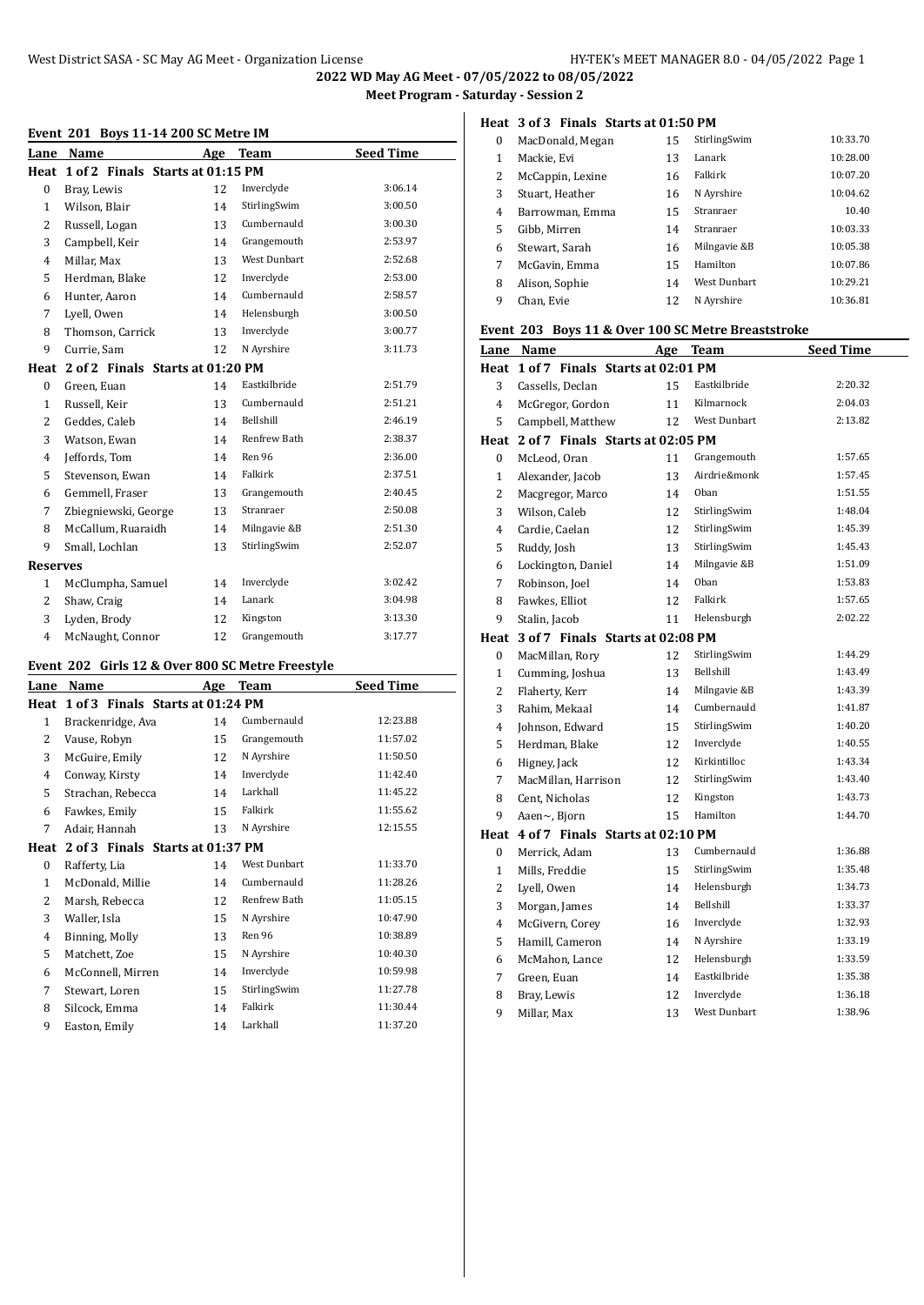|                | West District SASA - SC May AG Meet - Organization License    |                       |              | 2022 WD May AG Me<br><b>Meet Progra</b> |
|----------------|---------------------------------------------------------------|-----------------------|--------------|-----------------------------------------|
|                | Heat 5 Finals (#203 Boys 11 & Over 100 SC Metre Breaststroke) |                       |              |                                         |
| 0              | Wilson, Blair                                                 | 14                    | StirlingSwim | 1:31.44                                 |
| $\mathbf{1}$   | Campbell, Jack                                                | 14                    | Hamilton     | 1:31.40                                 |
| 2              | Mathie, Fraser                                                | 17                    | N Ayrshire   | 1:29.60                                 |
| 3              | Gemmell, Fraser                                               | 13                    | Grangemouth  | 1:28.63                                 |
| 4              | Byrne, Finlay                                                 | 14                    | Falkirk      | 1:28.21                                 |
| 5              | Cairns, Oliver                                                | 15                    | Cumbernauld  | 1:28.29                                 |
| 6              | Tinch, Alex                                                   | 14                    | StirlingSwim | 1:29.14                                 |
| 7              | Reynolds, Evan                                                | 15                    | Hamilton     | 1:30.97                                 |
| 8              | McClumpha, Samuel                                             | 14                    | Inverclyde   | 1:31.41                                 |
| 9              | Mitchell, Euan                                                | 15                    | Eastkilbride | 1:31.63                                 |
| Heat           | 6 of 7 Finals Starts at 02:16 PM                              |                       |              |                                         |
| $\Omega$       | Craw, Lucas                                                   | 14                    | Rutherglen   | 1:27.99                                 |
| $\mathbf{1}$   | Bennett, Finlay                                               | 13                    | Rutherglen   | 1:25.70                                 |
| 2              | Thomson, Aidan                                                | 15                    | Kingston     | 1:24.01                                 |
| 3              | McMillan, Cameron                                             | 13                    | Renfrew Bath | 1:23.00                                 |
| 4              | Vandermeulen, Fraser                                          | 13                    | StirlingSwim | 1:20.90                                 |
| 5              | Skinner, Gregor                                               | 16                    | Bo'ness      | 1:22.13                                 |
| 6              | Finlay, Nathan                                                | 15                    | Grangemouth  | 1:23.43                                 |
| 7              | Lin, Jimmy                                                    | 14                    | Scotia       | 1:24.80                                 |
| 8              | Griffin, Riley                                                | 13                    | Airdrie&monk | 1:26.00                                 |
| 9              | Zbiegniewski, George                                          | 13                    | Stranraer    | 1:28.00                                 |
| Heat           | 7 of 7 Finals Starts at 02:18 PM                              |                       |              |                                         |
| $\bf{0}$       | Black, Alex                                                   | 16                    | Bo'ness      | 1:20.45                                 |
| $\mathbf{1}$   | Singh, Eklavya                                                | 15                    | Scotia       | 1:20.30                                 |
| 2              | Henderson, Ian                                                | 16                    | Lanark       | 1:19.40                                 |
| 3              | Keough, Harry                                                 | 15                    | Ren 96       | 1:18.60                                 |
| $\overline{4}$ | Thomson, Carrick                                              | 13                    | Inverclyde   | 1:17.83                                 |
| 5              | Nixon, Aidan                                                  | 15                    | Bellshill    | 1:18.53                                 |
| 6              | Thomson, Adam                                                 | 15                    | Kilmarnock   | 1:19.37                                 |
| 7              | McEwan, Matthew                                               | 16                    | Cumbernauld  | 1:20.09                                 |
| 8              | Morrison, Cole                                                | 16                    | StirlingSwim | 1:20.41                                 |
| 9              | Cunnigham, Findlay                                            | 15                    | Ren 96       | 1:20.75                                 |
|                | Event 204 Girls 11 & Over 100 SC Metre Breaststroke           |                       |              |                                         |
| I ana          | $N_{\alpha m}$                                                | $\Delta$ and $\Delta$ | <b>Toom</b>  | Cood Timo                               |

| Lane         | Name                              | Age | Team         | <b>Seed Time</b> |
|--------------|-----------------------------------|-----|--------------|------------------|
| Heat         | 1 of 10 Finals Starts at 02:20 PM |     |              |                  |
| $\bf{0}$     | Johnson, Josephine                | 17  | StirlingSwim | 2:06.72          |
| $\mathbf{1}$ | Mullen, Aoife                     | 14  | Airdrie&monk | 1:55.20          |
| 2            | Chesnet, Grace                    | 13  | Hamilton     | 1:52.94          |
| 3            | Armitt, Beth                      | 12  | Kingston     | 1:52.03          |
| 4            | Smith, Della                      | 15  | Helensburgh  | 1:51.81          |
| 5            | McGovern, Lucy                    | 12  | Kingston     | 1:51.81          |
| 6            | Carre, Megan                      | 14  | Oban         | 1:52.54          |
| 7            | McMillan, Hannah                  | 11  | N Ayrshire   | 1:53.43          |
| 8            | McLaughlin, Meghan                | 14  | Falkirk      | 1:56.37          |
| 9            | Pilkington~, Laura                | 25  | Grangemouth  | 2:10.80          |
| Heat         | 2 of 10 Finals Starts at 02:24 PM |     |              |                  |
| $\Omega$     | Gourlay, Madison                  | 13  | N Ayrshire   | 1:50.66          |
| 1            | Larkin, Lucy                      | 14  | Airdrie&monk | 1:50.50          |
| 2            | Telfer, Ellie                     | 12  | Larkhall     | 1:49.07          |
| 3            | Campbell, Erin                    | 15  | Bellshill    | 1:47.96          |
| 4            | Stirling Mills, Elle              | 11  | Bellshill    | 1:47.75          |
| 5            | Falconer, Abigail                 | 13  | Bellshill    | 1:47.90          |
| 6            | McFadyen, Sacha                   | 13  | Scotia       | 1:48.45          |
| 7            | Ferretti, Ava                     | 11  | Milngavie &B | 1:50.12          |
| 8            | McDonald, Catherine               | 14  | Airdrie&monk | 1:50.63          |
| 9            | Hume, Carmen                      | 13  | Kilmarnock   | 1:51.49          |
|              |                                   |     |              |                  |

|                | Heat 3 of 10 Finals Starts at 02:26 PM |    |                     |         |
|----------------|----------------------------------------|----|---------------------|---------|
| $\bf{0}$       | Law, Anna                              | 11 | Larkhall            | 1:47.14 |
| 1              | Brown, Lauren                          | 14 | Airdrie&monk        | 1:46.55 |
| 2              | Hixon, Iona                            | 13 | Milngavie &B        | 1:45.47 |
| 3              | Blair. Grace                           | 12 | Falkirk             | 1:44.60 |
| 4              | Gibb, Bethan                           | 12 | Stranraer           | 1:44.04 |
| 5              | Purcell, Isla                          | 12 | West Dunbart        | 1:44.57 |
| 6              | Stewart, Autumn                        | 14 | Hamilton            | 1:44.65 |
| 7              | Spirit-Hawthorne, Nina                 | 12 | Inverclyde          | 1:46.48 |
| 8              | Jamieson, Hannah                       | 12 | Eastkilbride        | 1:46.56 |
| 9              | East, Connie                           | 12 | StirlingSwim        | 1:47.45 |
| Heat           | 4 of 10 Finals Starts at 02:29 PM      |    |                     |         |
| 0              | Steele, Ava                            | 12 | Falkirk             | 1:43.83 |
| $\mathbf{1}$   | Mclaughlin, Lucy                       | 13 | Inverclyde          | 1:43.11 |
| 2              | Glencorse, Yvie                        | 13 | Kilmarnock          | 1:42.92 |
| 3              | McCarthy, Caitlin                      | 14 | <b>West Dunbart</b> | 1:42.65 |
| 4              | Mathie, Kirsty                         | 14 | N Ayrshire          | 1:42.56 |
| 5              | Colvin, Chloe-Ann                      | 15 | Scotia              | 1:42.60 |
| 6              | Brown, Emma                            | 15 | Kirkintilloc        | 1:42.65 |
| 7              | Singh, Ekavira                         | 12 | Scotia              | 1:43.08 |
| 8              | Mohammed, Saira                        | 12 | Larkhall            | 1:43.46 |
| 9              | Maher, Ellie                           | 11 | Larkhall            | 1:43.90 |
|                | Heat 5 of 10 Finals Starts at 02:32 PM |    |                     |         |
| 0              | Cuthbertson, Sophie                    | 13 | Bellshill           | 1:42.02 |
| 1              | Tulloch, Molly                         | 13 | N Ayrshire          | 1:41.71 |
| $\overline{c}$ | Brooks, Niamh                          | 13 | Eastkilbride        | 1:41.07 |
| 3              | McGavin, Charlotte                     | 12 | Hamilton            | 1:40.91 |
| 4              | Brown, Sophie                          | 13 | Eastkilbride        | 1:40.40 |
| 5              | Amon, Isla                             | 12 | Scotia              | 1:40.50 |
| 6              | McDougall-Smith, Christina             | 14 | Milngavie &B        | 1:41.01 |
| 7              | Cuthbertson, Emma                      | 15 | Bellshill           | 1:41.40 |
| 8              | Aitkenhead, Jenna                      | 13 | Renfrew Bath        | 1:41.96 |
| 9              | Maclean, Holly                         | 13 | StirlingSwim        | 1:42.30 |
|                | Heat 6 of 10 Finals Starts at 02:35 PM |    |                     |         |
| 0              | McCreadie, Amy                         | 13 | Bellshill           | 1:39.63 |
| 1              | Todd, Mia                              | 14 | Eastkilbride        | 1:39.38 |
| 2              | McBride, Grace                         | 16 | Grangemouth         | 1:39.18 |
| 3              | Lockington, Hannah                     | 16 | Milngavie &B        | 1:38.60 |
| $\overline{4}$ | Ross, Orla                             | 13 | Milngavie &B        | 1:38.50 |
| 5              | Wilson, Katia                          | 13 | Bellshill           | 1:38.50 |
| 6              | Lin, Iona                              | 12 | Scotia              | 1:39.02 |
| 7              | Thomson, Alicia                        | 13 | Cumbernauld         | 1:39.32 |
| 8              | Wilson, Erin                           | 13 | Hamilton            | 1:39.57 |
| 9              | Rowley, Arla                           | 13 | Grangemouth         | 1:40.06 |
| Heat           | 7 of 10 Finals Starts at 02:37 PM      |    |                     |         |
| 0              | McCardie, Honor                        | 12 | Inverclyde          | 1:37.86 |
| $\mathbf{1}$   | Lochery, Erin                          | 12 | Stranraer           | 1:36.97 |
| 2              | McInnes, Ruby                          | 12 | N Ayrshire          | 1:36.50 |
| 3              | Hickey, Emily                          | 13 | Eastkilbride        | 1:36.00 |
| 4              | Bell, Christie                         | 15 | Airdrie&monk        | 1:35.65 |
| 5              | Kay, Eva                               | 13 | Eastkilbride        | 1:35.81 |
| 6              | White, Cara                            | 13 | Ren 96              | 1:36.28 |
| 7              | Bennett, Isla                          | 15 | Rutherglen          | 1:36.75 |
| 8              | Gibbons, Sophie                        | 14 | Milngavie &B        | 1:37.29 |
| 9              | Herdman, Lois                          | 14 | Inverclyde          | 1:38.32 |
|                |                                        |    |                     |         |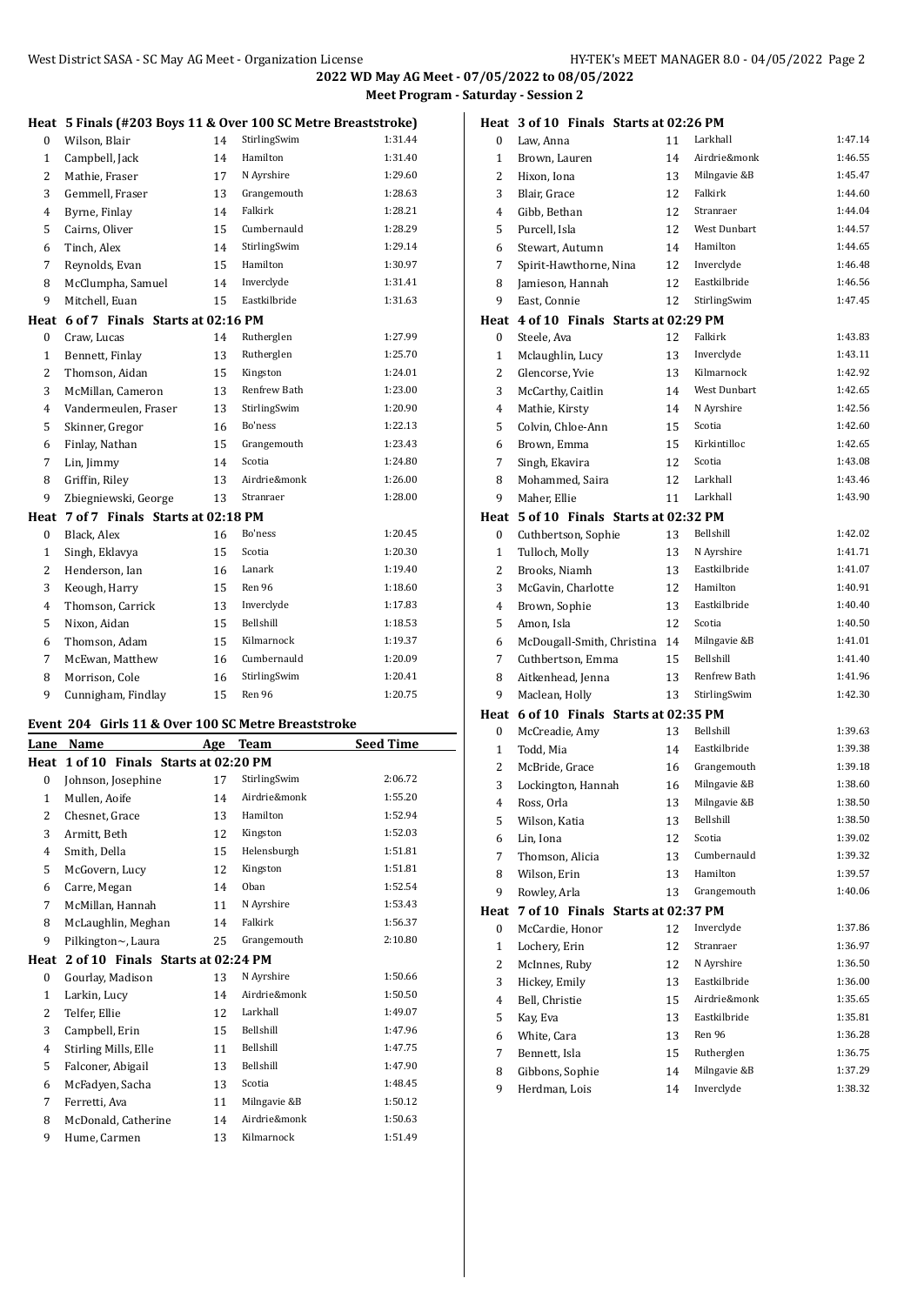|                 | Heat 8 Finals (#204 Girls 11 & Over 100 SC Metre Breaststroke) |    |                         |                    |
|-----------------|----------------------------------------------------------------|----|-------------------------|--------------------|
| 0               | McConnell, Mirren                                              | 14 | Inverclyde              | 1:34.78            |
| 1               | Campbell, Orla                                                 | 12 | Falkirk                 | 1:34.25            |
| 2               | Mungall, Lucy                                                  | 15 | Hamilton                | 1:33.67            |
| 3               | Aitken, Sara                                                   | 14 | Falkirk                 | 1:32.65            |
| 4               | McGregor, Neve                                                 | 14 | Kilmarnock              | 1:31.77            |
| 5               | East, Adah                                                     | 14 | StirlingSwim            | 1:32.49            |
| 6               | Curran, Suzannah                                               | 14 | Kilmarnock              | 1:33.59            |
| 7               | Broom, Olivia                                                  | 14 | Milngavie &B            | 1:33.81            |
| 8               | Homfray, Astrid                                                | 15 | StirlingSwim            | 1:34.60            |
| 9               | Lewinska, Victoria                                             | 14 | Grangemouth             | 1:34.89            |
|                 | Heat 9 of 10 Finals Starts at 02:43 PM                         |    |                         |                    |
| 0               | Conway, Kirsty                                                 | 14 | Inverclyde              | 1:31.16            |
| 1               | White, Ellen                                                   | 13 | StirlingSwim            | 1:30.52            |
| 2               | Murphy, Jenna                                                  | 15 | Bellshill               | 1:29.48            |
| 3               | Anderson, Hannah                                               | 15 | Hamilton                | 1:29.17            |
| 4               | Morrison, Iona                                                 |    | Milngavie &B            | 1:28.43            |
|                 |                                                                | 15 | Grangemouth             | 1:28.82            |
| 5               | McLeod, Lucy                                                   | 15 | Ren 96                  |                    |
| 6               | Gumbrell, Cara                                                 | 15 |                         | 1:29.18            |
| 7               | Collins, Erin                                                  | 17 | Grangemouth<br>Hamilton | 1:30.03<br>1:30.86 |
| 8               | Lindsay, Hannah                                                | 14 |                         |                    |
| 9               | Howat, Liadan                                                  | 15 | Cumbernauld             | 1:31.45            |
|                 | Heat 10 of 10 Finals Starts at 02:45 PM                        |    |                         |                    |
| 0               | Falconer, Erin                                                 | 16 | Bellshill               | 1:27.50            |
| 1               | Ferris, Eireann                                                | 14 | Cumbernauld             | 1:27.13            |
| 2               | Binnie, Emma                                                   | 13 | N Ayrshire              | 1:26.55            |
| 3               | Gillies, Katie                                                 | 13 | Renfrew Bath            | 1:26.15            |
| 4               | Noonan, Grace                                                  | 15 | Milngavie &B            | 1:25.82            |
| 5               | Hamilton, Caitlyn                                              | 18 | Lanark                  | 1:25.84            |
| 6               | Colvin, Millie                                                 | 14 | Stranraer               | 1:26.32            |
| 7               | Weir, Victoria                                                 | 14 | Falkirk                 | 1:26.97            |
| 8               | Russell, Olivia                                                | 13 | Cumbernauld             | 1:27.40            |
| 9               | Campbell, Amelia                                               | 15 | StirlingSwim            | 1:28.35            |
| <b>Reserves</b> |                                                                |    |                         |                    |
| 1               | Quinn, Abigale                                                 | 12 | Kilmarnock              | 1:53.88            |
|                 | Event 205 Boys 11 & Over 50 SC Metre Freestyle                 |    |                         |                    |
|                 | Lane Name                                                      |    | Age Team                | <b>Seed Time</b>   |
|                 | Heat 1 of 8 Finals Starts at 02:48 PM                          |    |                         |                    |
| 0               | Cent, Nicholas                                                 |    |                         |                    |
| 1               |                                                                | 12 | Kingston                | 35.30              |
|                 | Struzik, Callum                                                | 13 | Bellshill               | 35.10              |
| 2               | Johnson, Edward                                                | 15 | StirlingSwim            | 34.62              |
| 3               | Campbell, Jack                                                 | 14 | Hamilton                | 34.17              |
| 4               | Cardie, Caelan                                                 | 12 | StirlingSwim            | 34.14              |
| 5               | Sloss, Kouper                                                  | 13 | N Ayrshire              | 34.17              |
| 6               | Higney, Jack                                                   | 12 | Kirkintilloc            | 34.28              |
| 7               | Flaherty, Kerr                                                 | 14 | Milngavie &B            | 34.65              |
| 8               | MacMillan, Harrison                                            | 12 | StirlingSwim            | 35.14              |
| 9               | Dormer, Zachary                                                | 11 | Falkirk                 | 35.31              |
|                 | Heat 2 of 8 Finals Starts at 02:49 PM                          |    |                         |                    |
| 0               | Rahim, Mekaal                                                  | 14 | Cumbernauld             | 33.86              |
| 1               | Mathie, Fraser                                                 | 17 | N Ayrshire              | 33.58              |
| 2               | Lyell, Owen                                                    | 14 | Helensburgh             | 33.52              |
| 3               | Hamill, Cameron                                                | 14 | N Ayrshire              | 33.28              |
| $\overline{4}$  | Jaap, Harris                                                   | 15 | Airdrie&monk            | 33.16              |
| 5               | Griffin, Riley                                                 | 13 | Airdrie&monk            | 33.21              |
| 6               | Currie, Sam                                                    | 12 | N Ayrshire              | 33.46              |
| 7               | Thomson, Carrick                                               | 13 | Inverclyde              | 33.56              |
| 8               | Lockington, Daniel                                             | 14 | Milngavie &B            | 33.85              |

| Heat           | 3 of 8 Finals Starts at 02:51 PM      |    |              |       |
|----------------|---------------------------------------|----|--------------|-------|
| 0              | Bray, Lewis                           | 12 | Inverclyde   | 33.05 |
| $\mathbf{1}$   | Bennett, Finlay                       | 13 | Rutherglen   | 32.80 |
| 2              | Wilson, Blair                         | 14 | StirlingSwim | 32.70 |
| 3              | Herdman, Blake                        | 12 | Inverclyde   | 32.22 |
| 4              | Graham, Lewis                         | 19 | Airdrie&monk | 31.39 |
| 5              | Saunderson, Kyle                      | 13 | N Ayrshire   | 32.11 |
| 6              | McMahon, Lance                        | 12 | Helensburgh  | 32.42 |
| 7              | Lyden, Brody                          | 12 | Kingston     | 32.80 |
| 8              | McClumpha, Samuel                     | 14 | Inverclyde   | 32.91 |
| 9              | Aaen~, Bjorn                          | 15 | Hamilton     | 33.10 |
| Heat           | 4 of 8 Finals Starts at 02:52 PM      |    |              |       |
| 0              | Zbiegniewski, George                  | 13 | Stranraer    | 31.24 |
| $\mathbf{1}$   | McMahon, Ewan                         | 15 | Falkirk      | 31.07 |
| 2              | Byrne, Finlay                         | 14 | Falkirk      | 30.93 |
| 3              | Hyslop, Max                           | 15 | Milngavie &B | 30.51 |
| 4              | Collins, Ethan                        | 13 | Bellshill    | 30.20 |
| 5              | Boal, Lewis                           | 15 | West Dunbart | 30.51 |
| 6              | Craw, Lucas                           | 14 | Rutherglen   | 30.62 |
| 7              | Shaw, Craig                           | 14 | Lanark       | 31.05 |
| 8              | Meulemans, Isaak                      | 14 | Kingston     | 31.17 |
| 9              | Stewart, Tyler                        | 15 | Eastkilbride | 31.37 |
|                | Heat 5 of 8 Finals Starts at 02:54 PM |    |              |       |
| 0              | McGregor, Murray                      | 18 | Rutherglen   | 30.03 |
| 1              | Stewart, James                        | 15 | Scotia       | 29.91 |
| 2              | Campbell, Rhys                        | 17 | West Dunbart | 29.82 |
| 3              | Campbell, Keir                        | 14 | Grangemouth  | 29.74 |
| 4              | Wardlaw, Ewan                         | 16 | Hamilton     | 29.60 |
| 5              | Singh, Eklavya                        | 15 | Scotia       | 29.66 |
| 6              | Bryson, Ruary                         | 13 | Airdrie&monk | 29.80 |
| 7              | Brackenridge, Andrew                  | 14 | Cumbernauld  | 29.87 |
| 8              | Hanlonbole, Rhys                      | 17 | N Ayrshire   | 29.92 |
| 9              | Lin, Jimmy                            | 14 | Scotia       | 30.03 |
| Heat           | 6 of 8 Finals Starts at 02:55 PM      |    |              |       |
| 0              | McCavish, Aidan                       | 14 | Bo'ness      | 29.52 |
| $\mathbf{1}$   | Hall, Ruairidh                        | 15 | Milngavie &B | 29.50 |
| 2              | McCallum, Ruaraidh                    | 14 | Milngavie &B | 28.99 |
| 3              | Di Mascio, Louis                      | 15 | StirlingSwim | 28.82 |
| $\overline{4}$ | Cairns, Oliver                        | 15 | Cumbernauld  | 28.79 |
| 5              | Beetham, Samuel                       | 15 | Bo'ness      | 28.80 |
| 6              | Poszmik, Andras                       | 16 | Ren 96       | 28.84 |
| 7              | Henderson, Ian                        | 16 | Lanark       | 29.40 |
| 8              | Thomson, Aidan                        | 15 | Kingston     | 29.50 |
| 9              | Finlay, Nathan                        | 15 | Grangemouth  | 29.55 |
| Heat           | 7 of 8 Finals Starts at 02:57 PM      |    |              |       |
| 0              | Hill, Adam                            | 15 | StirlingSwim | 28.71 |
| $\mathbf{1}$   | Stewart, Connor                       | 17 | StirlingSwim | 28.70 |
| $\overline{c}$ | Ferguson, Callum                      | 14 | Rutherglen   | 28.65 |
| 3              | Stevenson, Ewan                       | 14 | Falkirk      | 28.40 |
| 4              | Garrity, Luke                         | 15 | Inverclyde   | 28.00 |
| 5              | Lilly, Nathan                         | 17 | Bellshill    | 28.00 |
| 6              | Samson, Keir                          | 15 | Scotia       | 28.65 |
| 7              | Gray, Robbie                          | 17 | N Ayrshire   | 28.65 |
| 8              | Cunnigham, Findlay                    | 15 | Ren 96       | 28.70 |
| 9              | Traynor, Callum                       | 15 | StirlingSwim | 28.73 |
|                |                                       |    |              |       |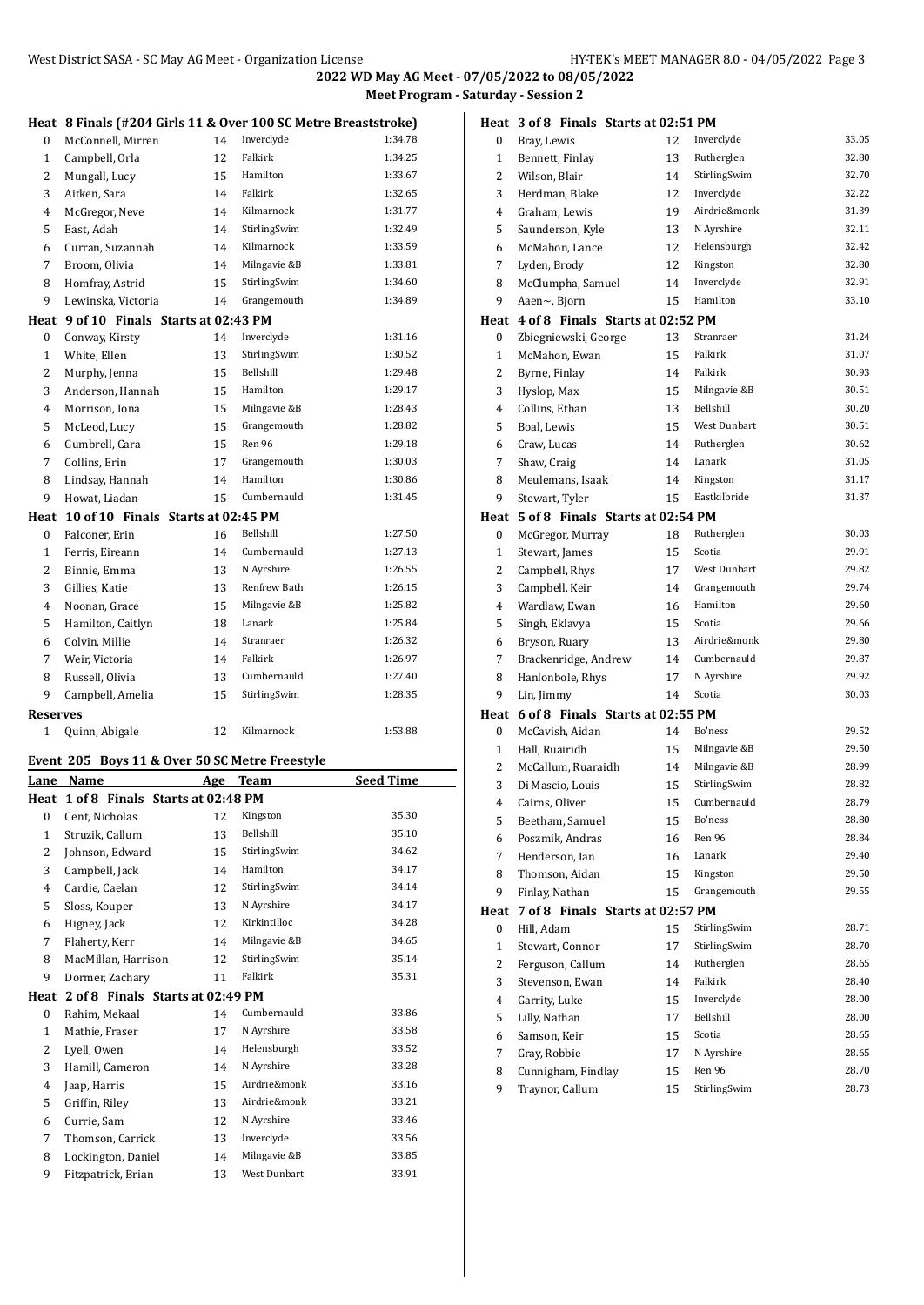## **Heat 8 Finals (#205 Boys 11 & Over 50 SC Metre Freestyle)**

| 0               | Jack, Bradley     | 16 | Falkirk      | 27.84 |
|-----------------|-------------------|----|--------------|-------|
| 1               | Mitchell, Euan    | 15 | Eastkilbride | 27.64 |
| 2               | Mills, Freddie    | 15 | StirlingSwim | 27.52 |
| 3               | Small, Lochlan    | 13 | StirlingSwim | 27.40 |
| 4               | Carlyle, Robbie   | 16 | Bellshill    | 27.27 |
| 5               | Watson, Ewan      | 14 | Renfrew Bath | 27.40 |
| 6               | Tinch, Alex       | 14 | StirlingSwim | 27.50 |
| 7               | Mackenzie, Andrew | 18 | StirlingSwim | 27.60 |
| 8               | Morris, Magnus    | 15 | Ren 96       | 27.65 |
| 9               | McGivern, Corev   | 16 | Inverclyde   | 27.99 |
| <b>Reserves</b> |                   |    |              |       |
| 1               | Moffitt, Logan    | 12 | Kirkintilloc | 35.44 |
| 2               | Morgan, James     | 14 | Bellshill    | 35.73 |
| 3               | Macgregor, Marco  | 14 | Oban         | 36.08 |
|                 |                   |    |              |       |

# **Event 206 Girls 11 & Over 50 SC Metre Freestyle**

| Lane             | Name                             | Age | Team         | <b>Seed Time</b> |
|------------------|----------------------------------|-----|--------------|------------------|
| Heat             | 1 of 8 Finals Starts at 03:00 PM |     |              |                  |
| $\mathbf{0}$     | McCluskey, Alex                  | 15  | Airdrie&monk | 39.62            |
| $\mathbf{1}$     | Millar, Emily                    | 16  | Airdrie&monk | 38.18            |
| $\overline{2}$   | McIlquham, Eve                   | 15  | Eastkilbride | 36.20            |
| 3                | Campbell, Erin                   | 15  | Bellshill    | 36.06            |
| 4                | Brown, Lara                      | 16  | Airdrie&monk | 35.81            |
| 5                | Brown, Emma                      | 15  | Kirkintilloc | 35.90            |
| 6                | Cuthbertson, Emma                | 15  | Bellshill    | 36.07            |
| 7                | Henderson, Siubhan               | 15  | Rutherglen   | 36.83            |
| 8                | Bell, Christie                   | 15  | Airdrie&monk | 38.81            |
| 9                | Pilkington~, Laura               | 25  | Grangemouth  | 46.60            |
| Heat             | 2 of 8 Finals Starts at 03:02 PM |     |              |                  |
| 0                | Johnson, Josephine               | 17  | StirlingSwim | 35.30            |
| $\mathbf{1}$     | Colvin, Chloe-Ann                | 15  | Scotia       | 34.27            |
| $\overline{2}$   | Forrest, Cara                    | 16  | Rutherglen   | 33.90            |
| 3                | Hall, Ellie                      | 13  | Milngavie &B | 33.25            |
| 4                | Stuart, Kate                     | 13  | N Ayrshire   | 33.18            |
| 5                | Robinson, Lily                   | 13  | Oban         | 33.22            |
| 6                | Fair, Eva                        | 15  | Milngavie &B | 33.31            |
| 7                | Kelly, Anna                      | 16  | Hamilton     | 34.15            |
| 8                | Murray, Brooke                   | 16  | Hamilton     | 34.49            |
| 9                | Homfray, Astrid                  | 15  | StirlingSwim | 35.58            |
| Heat             | 3 of 8 Finals Starts at 03:03 PM |     |              |                  |
| $\boldsymbol{0}$ | Rowley, Arla                     | 13  | Grangemouth  | 32.96            |
| $\mathbf{1}$     | Tallen, Natasha                  | 16  | Kingston     | 32.86            |
| $\overline{2}$   | Mungall, Lucy                    | 15  | Hamilton     | 32.83            |
| 3                | Gibbons, Sophie                  | 14  | Milngavie &B | 32.63            |
| $\overline{4}$   | Campbell, Orla                   | 12  | Falkirk      | 32.54            |
| 5                | Falconer, Erin                   | 16  | Bellshill    | 32.54            |
| 6                | Dow, Emily                       | 14  | Milngavie &B | 32.75            |
| 7                | Black, Amy                       | 14  | Bo'ness      | 32.85            |
| 8                | Lewinska, Victoria               | 14  | Grangemouth  | 32.92            |
| 9                | McKenzie, Jocelyn                | 17  | Milngavie &B | 33.00            |

|                      | Heat 4 of 8 Finals Starts at 03:05 PM              |    |              |                |
|----------------------|----------------------------------------------------|----|--------------|----------------|
| 0                    | McInnes, Ruby                                      | 12 | N Ayrshire   | 32.35          |
| 1                    | Lochery, Erin                                      | 12 | Stranraer    | 32.17          |
| 2                    | Caldwell, Katie                                    | 16 | Milngavie &B | 32.13          |
| 3                    | Gibb, Lainev                                       | 11 | Stranraer    | 32.08          |
| 4                    | McAuley, Evan                                      | 14 | Airdrie&monk | 32.01          |
| 5                    | Murphy, Jenna                                      | 15 | Bellshill    | 32.03          |
| 6                    | Gillies, Katie                                     | 13 | Renfrew Bath | 32.09          |
| 7                    | White, Cara                                        | 13 | Ren 96       | 32.14          |
| 8                    | Morrison, Iona                                     | 15 | Milngavie &B | 32.23          |
| 9                    | Gardner, Samantha                                  | 17 | Ren 96       | 32.51          |
|                      | Heat 5 of 8 Finals Starts at 03:06 PM              |    |              |                |
| 0                    | Conway, Kirsty                                     | 14 | Inverclyde   | 31.86          |
| $\mathbf{1}$         | Barton, Millie                                     | 14 | Bellshill    | 31.78          |
| 2                    | Campbell, Amelia                                   | 15 | StirlingSwim | 31.69          |
| 3                    | Dickson, Kaysey                                    | 12 | Rutherglen   | 31.64          |
| 4                    | Weir, Victoria                                     | 14 | Falkirk      | 31.63          |
| 5                    | Dawson, Emily                                      | 13 | Milngavie &B | 31.63          |
| 6                    | Wilson, Allanah                                    | 14 | Bellshill    | 31.66          |
| 7                    | McLeod, Lucy                                       | 15 | Grangemouth  | 31.77          |
| 8                    | Middleton, Ciara                                   | 13 | StirlingSwim | 31.81          |
| 9                    | Young, Carla                                       | 15 | N Ayrshire   | 31.98          |
|                      | Heat 6 of 8 Finals Starts at 03:08 PM              |    |              |                |
| 0                    | Kean, Emma                                         | 14 | Ren 96       | 31.54          |
| $\mathbf{1}$         | Marsh, Rebecca                                     | 12 | Renfrew Bath | 31.53          |
| 2                    | Anderson, Hannah                                   | 15 | Hamilton     | 31.40          |
| 3                    | Beetham, Anna                                      | 13 | Bo'ness      | 31.33          |
| 4                    | McConnell, Mirren                                  | 14 | Inverclyde   | 31.24          |
| 5                    | McCappin, Lexine                                   | 16 | Falkirk      | 31.26          |
| 6                    | Rousseau, Amy                                      | 14 | Renfrew Bath | 31.34          |
| 7                    | Semple, Chloe                                      | 13 | Rutherglen   | 31.50          |
| 8                    | McGinlay, Sophia                                   | 14 | Cumbernauld  | 31.54<br>31.60 |
| 9                    | McNair, Lisa                                       | 13 | Grangemouth  |                |
| Heat<br>$\mathbf{0}$ | 7 of 8 Finals Starts at 03:09 PM<br>Gallacher, Ava | 14 | Falkirk      | 31.20          |
| $\mathbf{1}$         |                                                    | 15 | Kirkintilloc | 31.07          |
| 2                    | Mahon, Olivia<br>Vause, Robyn                      | 15 | Grangemouth  | 30.91          |
| 3                    | Hill, Abigail                                      | 15 | Milngavie &B | 30.85          |
| 4                    | MacDonald, Megan                                   | 15 | StirlingSwim | 30.70          |
| 5                    | Nimmo, Lucy                                        | 15 | Bellshill    | 30.81          |
| 6                    | Barrowman, Emma                                    | 15 | Stranraer    | 30.88          |
| 7                    | Coulter, Erin                                      | 14 | Hamilton     | 31.00          |
| 8                    | McCappin, Keziah                                   | 14 | Falkirk      | 31.10          |
| 9                    | Duncan, Neve                                       | 14 | Kirkintilloc | 31.22          |
|                      | Heat 8 of 8 Finals Starts at 03:11 PM              |    |              |                |
| 0                    | McCarthy, Caitlin                                  | 14 | West Dunbart | 30.61          |
| $\mathbf{1}$         | White, Ellen                                       | 13 | StirlingSwim | 30.46          |
| 2                    | Kirk, Chloe                                        | 13 | Milngavie &B | 30.40          |
| 3                    | Henderson, Iona                                    | 15 | Rutherglen   | 30.23          |
| 4                    | Smith, Zuzia                                       | 15 | Grangemouth  | 30.20          |
| 5                    | Rae, Emilia                                        | 16 | Ren 96       | 30.20          |
| 6                    | McDermott, Rose                                    | 14 | Milngavie &B | 30.36          |
| 7                    | Montgomery, Tara                                   | 16 | StirlingSwim | 30.40          |
| 8                    | Alison, Sophie                                     | 14 | West Dunbart | 30.59          |
| 9                    | McCulloch, Anna                                    | 16 | Kilmarnock   | 30.66          |
| <b>Reserves</b>      |                                                    |    |              |                |
| 1                    | McGavin, Rachel                                    | 14 | Hamilton     | 33.05          |
| 2                    | Coyle, Evelyn                                      | 14 | Kilmarnock   | 33.23          |
| 3                    | Hixon, Iona                                        | 13 | Milngavie &B | 33.32          |
| 4                    | Mclaughlin, Lucy                                   | 13 | Inverclyde   | 33.62          |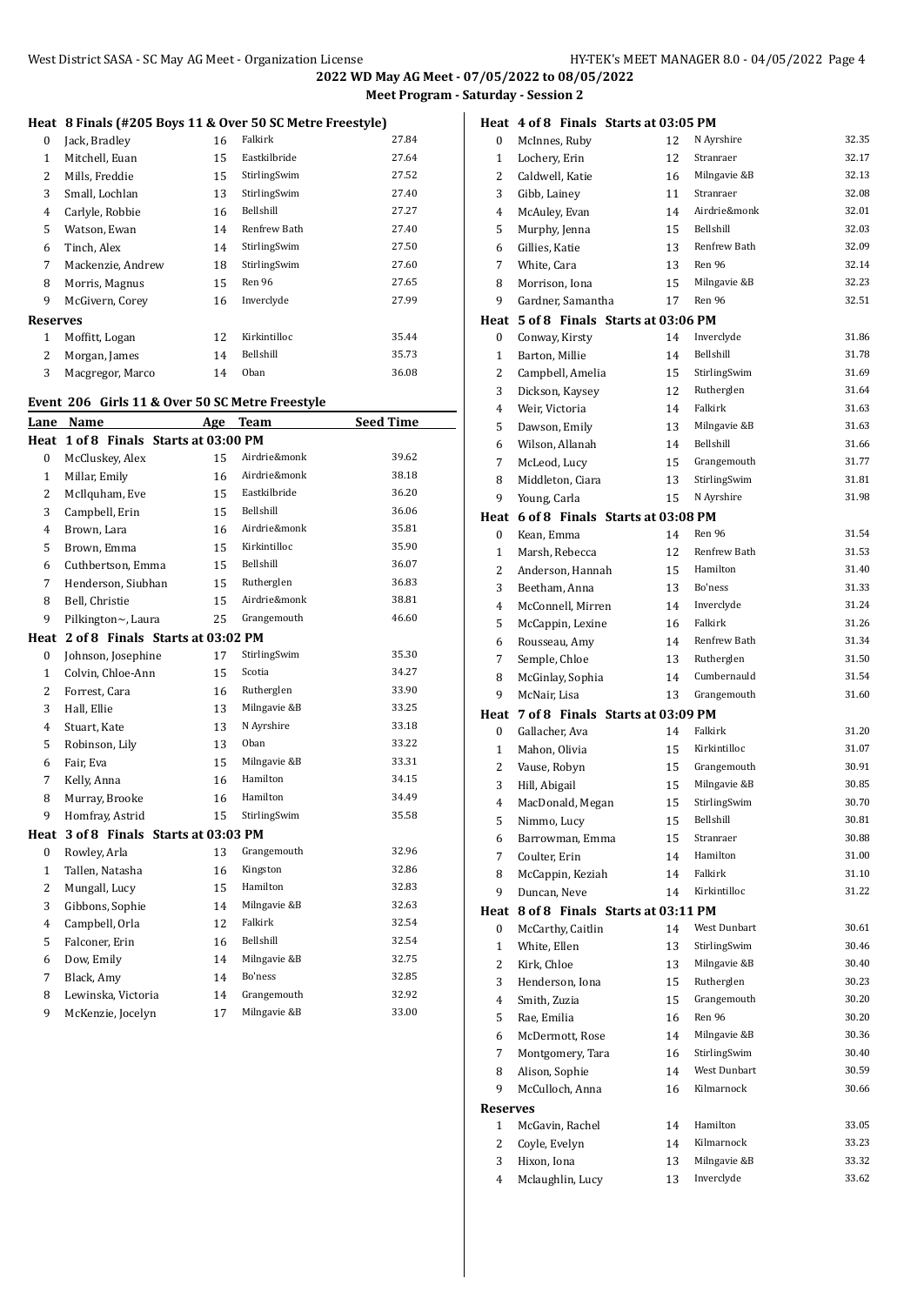| Event 207 Boys 11 & Over 200 SC Metre Backstroke |                                       |     |                     |                  |  |  |
|--------------------------------------------------|---------------------------------------|-----|---------------------|------------------|--|--|
| Lane                                             | Name                                  | Age | Team                | <b>Seed Time</b> |  |  |
|                                                  | Heat 1 of 3 Finals Starts at 03:12 PM |     |                     |                  |  |  |
| 2                                                | Wilson, Blair                         | 14  | StirlingSwim        | 3:26.09          |  |  |
| 3                                                | Robinson, Joel                        | 14  | Oban                | 3:09.01          |  |  |
| 4                                                | Johnson, Edward                       | 15  | StirlingSwim        | 3:05.30          |  |  |
| 5                                                | Finlay, Nathan                        | 15  | Grangemouth         | 3:05.77          |  |  |
| 6                                                | Ruddy, Josh                           | 13  | StirlingSwim        | 3:20.00          |  |  |
| 7                                                | Darroch, Matthew                      | 12  | <b>West Dunbart</b> | 3:29.35          |  |  |
| Heat                                             | 2 of 3 Finals Starts at 03:17 PM      |     |                     |                  |  |  |
| $\mathbf{0}$                                     | Singh, Eklavya                        | 15  | Scotia              | 3:04.20          |  |  |
| 1                                                | Traynor, Kenneth                      | 13  | Eastkilbride        | 2:52.77          |  |  |
| $\overline{2}$                                   | Binnie, Dean                          | 13  | N Ayrshire          | 2:49.60          |  |  |
| 3                                                | Herdman, Blake                        | 12  | Inverclyde          | 2:46.50          |  |  |
| $\overline{4}$                                   | Stewart, Tyler                        | 15  | Eastkilbride        | 2:40.89          |  |  |
| 5                                                | Vandermeulen, Fraser                  | 13  | StirlingSwim        | 2:41.50          |  |  |
| 6                                                | Hunter, Aaron                         | 14  | Cumbernauld         | 2:47.48          |  |  |
| 7                                                | Garrity, Luke                         | 15  | Inverclyde          | 2:49.69          |  |  |
| 8                                                | Fitzpatrick, Brian                    | 13  | <b>West Dunbart</b> | 2:56.51          |  |  |
| 9                                                | Stewart, James                        | 15  | Scotia              | 3:04.96          |  |  |
| Heat                                             | 3 of 3 Finals Starts at 03:22 PM      |     |                     |                  |  |  |
| $\mathbf{0}$                                     | Geddes, Caleb                         | 14  | Bellshill           | 2:38.63          |  |  |
| $\mathbf{1}$                                     | Watson, Ewan                          | 14  | Renfrew Bath        | 2:37.78          |  |  |
| $\overline{2}$                                   | Collins, Ethan                        | 13  | Bellshill           | 2:34.18          |  |  |
| 3                                                | Stewart, Connor                       | 17  | StirlingSwim        | 2:32.05          |  |  |
| $\overline{4}$                                   | Keough, Harry                         | 15  | Ren 96              | 2:31.45          |  |  |
| 5                                                | McLeod, Euan                          | 17  | Lanark              | 2:31.49          |  |  |
| 6                                                | Hussen, Lewis                         | 15  | StirlingSwim        | 2:34.00          |  |  |
| 7                                                | Ferguson, Jake                        | 14  | Grangemouth         | 2:34.80          |  |  |
| 8                                                | Millar, Max                           | 13  | <b>West Dunbart</b> | 2:38.23          |  |  |
| 9                                                | Lees, Matthew                         | 15  | Hamilton            | 2:39.22          |  |  |

# **Event 208 Girls 11 & Over 200 SC Metre Backstroke**

| Lane     | Name                             | Age | <b>Team</b>  | <b>Seed Time</b> |  |  |
|----------|----------------------------------|-----|--------------|------------------|--|--|
| Heat     | 1 of 5 Finals Starts at 03:25 PM |     |              |                  |  |  |
| $\bf{0}$ | McCreadie, Amy                   | 13  | Bellshill    | 3:03.63          |  |  |
| 1        | McBride, Grace                   | 16  | Grangemouth  | 3:02.75          |  |  |
| 2        | Ferry, Sarah                     | 16  | StirlingSwim | 3:01.30          |  |  |
| 3        | Peckover, Lauren                 | 15  | N Ayrshire   | 3:00.37          |  |  |
| 4        | Mulhern, Megan                   | 14  | Airdrie&monk | 2:59.06          |  |  |
| 5        | Johnson, Josephine               | 17  | StirlingSwim | 3:00.10          |  |  |
| 6        | Homfray, Astrid                  | 15  | StirlingSwim | 3:01.23          |  |  |
| 7        | Tulloch, Molly                   | 13  | N Ayrshire   | 3:02.32          |  |  |
| 8        | Thomson, Alicia                  | 13  | Cumbernauld  | 3:03.28          |  |  |
| 9        | McConnell, Stella                | 15  | Renfrew Bath | 3:11.61          |  |  |
| Heat     | 2 of 5 Finals Starts at 03:30 PM |     |              |                  |  |  |
| $\bf{0}$ | Kirk, Chloe                      | 13  | Milngavie &B | 2:57.80          |  |  |
| 1        | Forrest, Cara                    | 16  | Rutherglen   | 2:55.63          |  |  |
| 2        | Chambers, Emma                   | 15  | Cumbernauld  | 2:54.30          |  |  |
| 3        | Binning, Molly                   | 13  | Ren 96       | 2:50.67          |  |  |
| 4        | Gumbrell, Cara                   | 15  | Ren 96       | 2:50.12          |  |  |
| 5        | Middleton, Ciara                 | 13  | StirlingSwim | 2:50.20          |  |  |
| 6        | Gardner, Samantha                | 17  | Ren 96       | 2:51.45          |  |  |
| 7        | Black, Amy                       | 14  | Bo'ness      | 2:55.34          |  |  |
| 8        | Chan, Evie                       | 12  | N Ayrshire   | 2:57.69          |  |  |
| 9        | Strachan, Rebecca                | 14  | Larkhall     | 2:58.20          |  |  |
|          |                                  |     |              |                  |  |  |

| 0            | White, Kathryn                   | 15 | Kilmarnock          | 2:49.25 |
|--------------|----------------------------------|----|---------------------|---------|
| 1            | Chan, Caelin                     | 14 | N Ayrshire          | 2:48.63 |
| 2            | Gibb, Mirren                     | 14 | Stranraer           | 2:48.19 |
| 3            | Howat, Liadan                    | 15 | Cumbernauld         | 2:47.24 |
| 4            | Fair, Eva                        | 15 | Milngavie &B        | 2:46.72 |
| 5            | Dawson, Emily                    | 13 | Milngavie &B        | 2:46.84 |
| 6            | Waller, Isla                     | 15 | N Ayrshire          | 2:47.65 |
| 7            | Curran, Suzannah                 | 14 | Kilmarnock          | 2:48.52 |
| 8            | Stuart, Kate                     | 13 | N Ayrshire          | 2:49.18 |
| 9            | Binnie, Emma                     | 13 | N Ayrshire          | 2:49.58 |
| Heat         | 4 of 5 Finals Starts at 03:38 PM |    |                     |         |
| 0            | Easton, Emily                    | 14 | Larkhall            | 2:45.35 |
| 1            | Hamilton, Caitlyn                | 18 | Lanark              | 2:43.25 |
| 2            | McKenzie, Jocelyn                | 17 | Milngavie &B        | 2:42.95 |
| 3            | McDonald, Millie                 | 14 | Cumbernauld         | 2:42.85 |
| 4            | Irvine-Watson, Molly             | 13 | Stranraer           | 2:40.89 |
| 5            | Semple, Chloe                    | 13 | Rutherglen          | 2:42.00 |
| 6            | Towers, Katie                    | 14 | Lanark              | 2:42.89 |
| 7            | Colvin, Millie                   | 14 | Stranraer           | 2:43.15 |
| 8            | McGavin, Rachel                  | 14 | Hamilton            | 2:44.83 |
| 9            | Dickson, Kaysey                  | 12 | Rutherglen          | 2:46.40 |
| Heat         | 5 of 5 Finals Starts at 03:42 PM |    |                     |         |
| 0            | McNair, Lisa                     | 13 | Grangemouth         | 2:40.56 |
| 1            | Henderson, Iona                  | 15 | Rutherglen          | 2:39.39 |
| 2            | Noonan, Grace                    | 15 | Milngavie &B        | 2:38.61 |
| 3            | Stuart, Heather                  | 16 | N Ayrshire          | 2:37.55 |
| 4            | Mackie, Evi                      | 13 | Lanark              | 2:37.08 |
| 5            | Silcock, Emma                    | 14 | Falkirk             | 2:37.40 |
| 6            | Sommerville, Rebecca             | 16 | Ren 96              | 2:37.84 |
| 7            | Anderson, Hannah                 | 15 | Hamilton            | 2:39.05 |
| 8            | Barrowman, Emma                  | 15 | Stranraer           | 2:39.91 |
| 9            | Rafferty, Lia                    | 14 | <b>West Dunbart</b> | 2:40.78 |
| Reserves     |                                  |    |                     |         |
| $\mathbf{1}$ | Herdman, Lois                    | 14 | Inverclyde          | 3:04.28 |
| 2            | Collingwood, Isobel              | 13 | Scotia              | 3:04.64 |
| 3            | Lindsay, Hannah                  | 14 | Hamilton            | 3:07.35 |
|              |                                  |    |                     |         |

#### **Event 209 Boys 11 & Over 400 SC Metre Freestyle**

| Lane | Name                                  | Age | <b>Team</b>  | <b>Seed Time</b> |  |
|------|---------------------------------------|-----|--------------|------------------|--|
|      | Heat 1 of 4 Finals Starts at 03:46 PM |     |              |                  |  |
| 0    | Traynor, Callum                       | 15  | StirlingSwim | 6:13.63          |  |
| 1    | Rahim, Mekaal                         | 14  | Cumbernauld  | 5:52.49          |  |
| 2    | Binnie, Dean                          | 13  | N Ayrshire   | 5:46.22          |  |
| 3    | MacMillan, Harrison                   | 12  | StirlingSwim | 5:45.15          |  |
| 4    | Finlay, Nathan                        | 15  | Grangemouth  | 5:43.07          |  |
| 5    | Hunter, Aaron                         | 14  | Cumbernauld  | 5:44.65          |  |
| 6    | Russell, Logan                        | 13  | Cumbernauld  | 5:46.00          |  |
| 7    | Mathie, Fraser                        | 17  | N Ayrshire   | 5:49.44          |  |
| 8    | Moffitt, Logan                        | 12  | Kirkintilloc | 5:54.01          |  |
| 9    | Wilson, Blair                         | 14  | StirlingSwim | 6:40.30          |  |

## **Heat 3 of 5 Finals Starts at 03:34 PM**